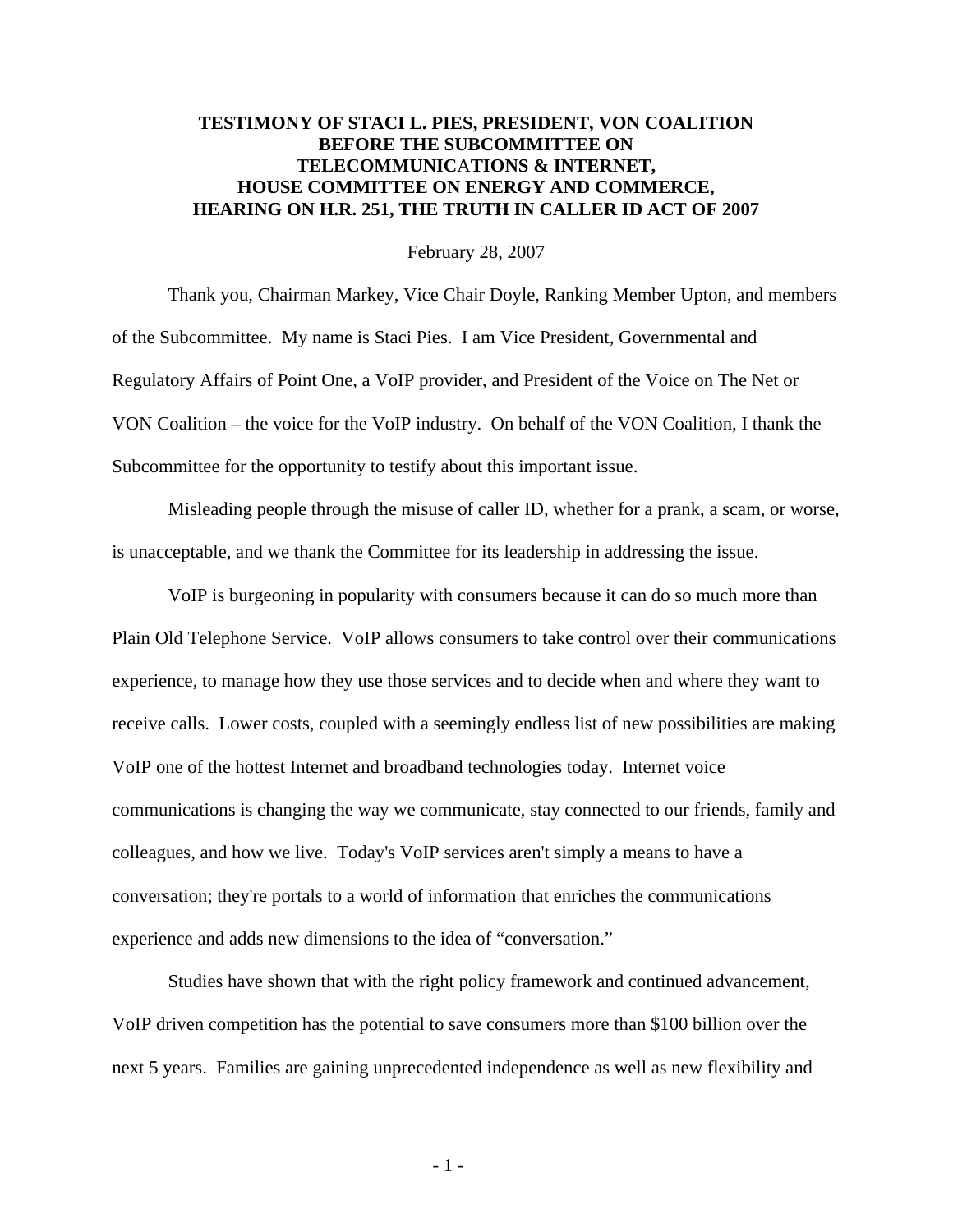features not possible in yesterday's telephone network. Features such as choosing your area code, and the ability to use a VoIP service through any broadband connection are just some of the ways that consumers are benefiting. At the same time, connectivity, quality and reliability have improved to equal if not surpass that of the legacy phone network. For businesses, VoIP is lowering costs, increasing mobility, enabling collaboration, integrating voice and data in entirely new ways, boosting productivity by as much as 15%, and giving companies a competitive advantage.

 And the best is yet ahead. The next wave of VoIP driven benefits promises to facilitate revolutionary improvements in the way we communicate. Soon a voice component can be added to any type of device, application or service that uses a microprocessor or touches the Internet. Already, making a call can be just a click away. Consumers can pay less, but get more. Communication is no longer tethered to a specific device or location. Workers can take their work phone home to spend more time with loved ones. Our armed forces can videoconference with families back home -- no longer having to choose between serving their families or serving their country. Free downloadable software keeps far-flung families connected, and enables children to learn a foreign language and doctors the latest medical procedures from experts around the globe. By disconnecting voice from the underlying infrastructure, voice innovation can now take place at Internet speed.

Many of the great benefits of VoIP to consumers and business users depend on accurate and non-misleading identification of the calling party. If I program my VoIP service to ensure that calls from my son's school are simultaneously rung on all of my phones, I don't want to answer it and find out that some telemarketer has spoofed the number to fool me into believing it is a priority call. And businesses that use caller ID to call up a customer's account record so that

 $-2-$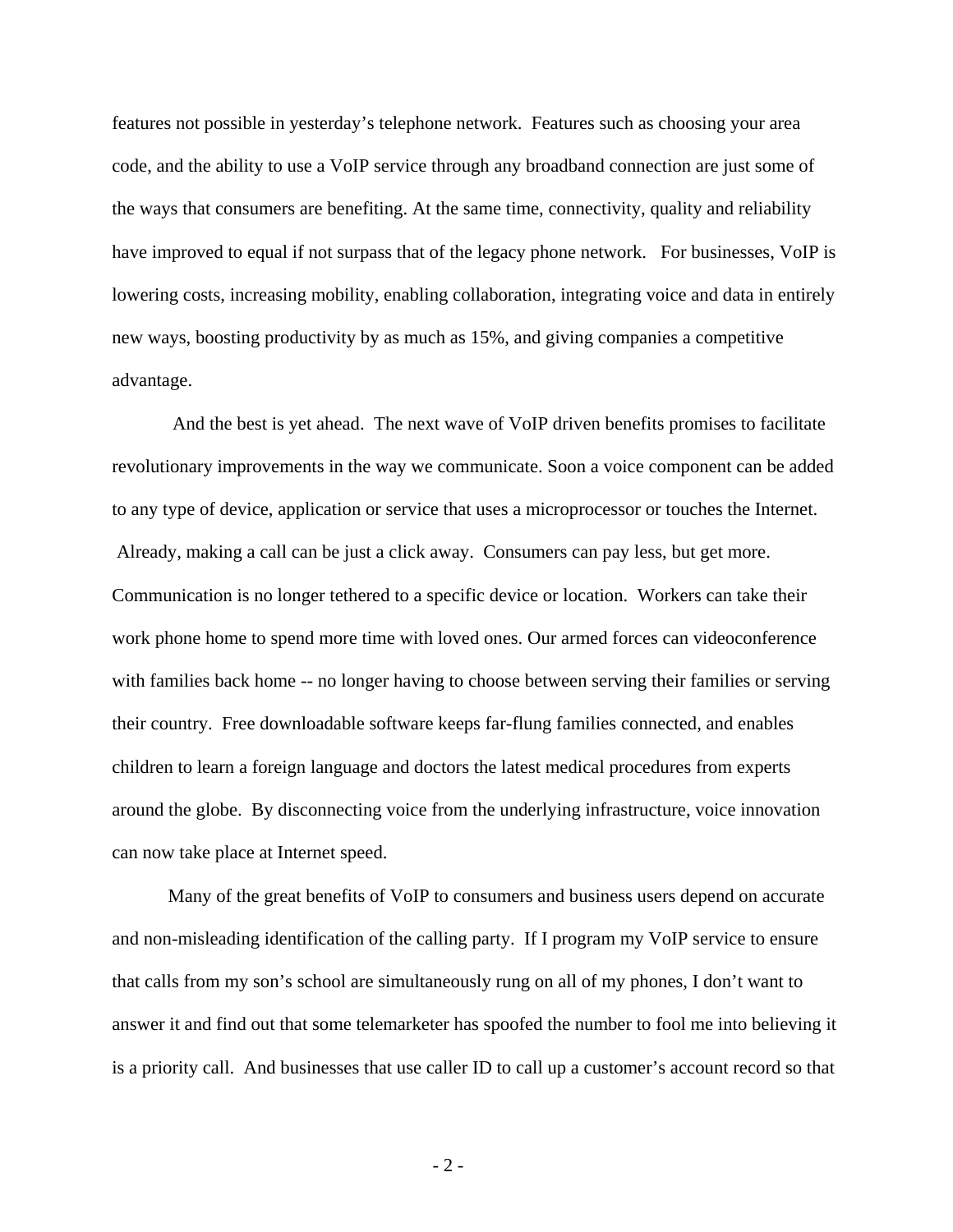it is immediately available to the customer service representative won't find the record very useful if it is the wrong record because the caller ID has been spoofed. To protect the usefulness of their services, VoIP providers have a strong interest in having caller ID be accurate and nonmisleading.

The VON Coalition has been at the forefront of promoting best practices to enable consumers to protect their personal data. For instance, the Coalition moved early to adopt and post consumer guidelines for protecting billing records. Since then, businesses that control personal data, consumers, and the IP industry have taken significant steps to self police fraudulent access to personal data.

The VON Coalition agrees with previously presented Congressional testimony that caller ID fraud perpetrators must be penalized. Strong action must be taken against those that intentionally spoof caller ID with the intent to commit fraud, deceive, harass or otherwise create threats to life and limb. Law enforcement should have the tools to protect U.S. citizens from criminals fraudulently manipulating phone numbers to engage in identity theft to commit financial crimes. Similarly, criminals that modify caller ID to commit other crimes, such as harassing or stalking victims, should be prosecuted swiftly and effectively. Spoofing to defraud or harass, or for unlawful commercial gain cannot and should not ever be condoned or tolerated. Congress is right to focus its attention on those who would do so.

As Congress addresses deceptive spoofing, we urge you to keep in mind that the ability to change caller ID information – where the purpose is <u>not</u> to fraudulently mislead or deceive – has the potential to offer consumers a transformative communications experience. Policy makers must carefully balance the goal of thwarting harmful behavior with the public interest imperative to ensure that innovation flourishes and applications and services delivered over broadband are

 $-3-$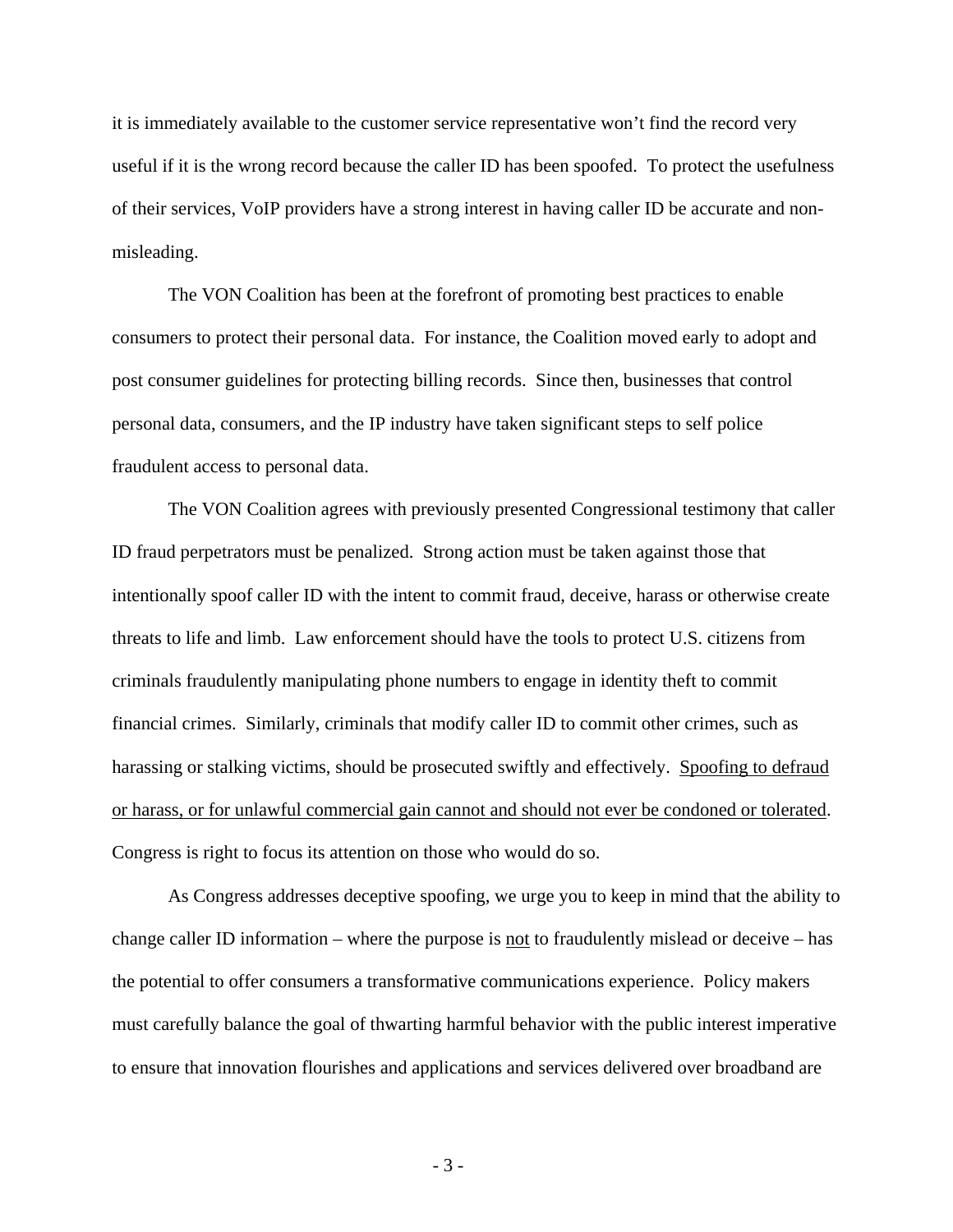available to all Americans. The ability of consumers to control various aspects of their communications experience presents exciting opportunities for the disabled, offers unsurpassed privacy protection, and enables businesses and consumers to communicate in increasingly efficient and powerful ways. The "Truth in Caller ID Act of 2007" as written, effectively balances these two important objectives – by facilitating prosecution of the fraud, while not thwarting or prohibiting innovative tools that have legitimate consumer empowering benefits. The bill recognizes, for example, that law enforcement may need to mask the true identity of an originating telephone number. This is not the only legitimate need to change caller ID information. I'd like to share five examples:

 $\Box$  First, VoIP services offer tremendous potential for persons with disabilities to communicate more effectively. VoIP integrates the phone, voice mail, audioconferencing, e-mail, instant messaging, and Web applications on one secure, seamless network. Workers can use their PC, laptop, or handheld as a VoIP phone from virtually anywhere, with the same phone number, which benefits telecommuters, including those whose mobility is impaired and must work from home. One recent web-based application permits users to call any phone number in the US or Canada and the service reads to the called party the message that the originating user inputs into the web-based form. Users of the application who are speech impaired can now send voice messages simply by providing a phone number to dial and their own caller ID. Similarly, blind users can now take advantage of instant messaging services where previously they would have been precluded from doing so because of sight limitations. Importantly, the user can input her home, mobile, or office phone number, regardless of where the user is located (or where the call originates) when she sends the message, something that would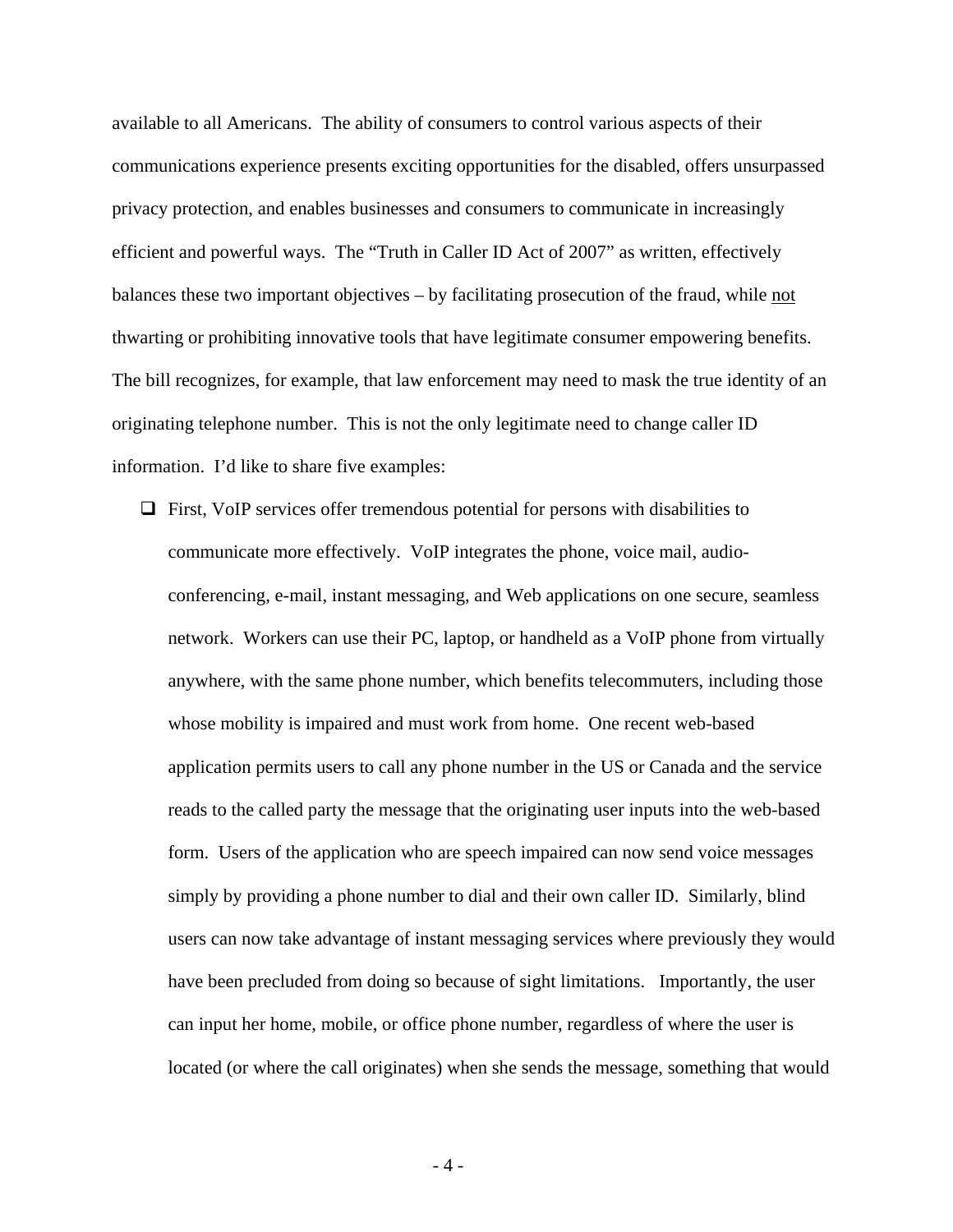be prohibited by legislation that criminalizes any change in caller ID without a reference to intent.

- $\Box$  Second, one of the benefits of VoIP is that it can help a consumer better protect his own privacy and manage which of his personal information he presents to the world, irrespective of which communications device he utilizes to initiate a call. Consumers may want to direct return calls to a home or business landline, rather than a wireless number, for example. Calls for different purposes (personal versus business) may merit different telephonic return addresses, as one might do with ordinary mail. For instance, websites that allow consumers to post solicitations for lawful commercial purposes may also permit consumers to provide a temporary call back number that is different from their assigned caller ID. This beneficial privacy service may require a legitimate change in caller ID. One service explains the application in this way: "The desire to communicate can not be crippled by concerns about privacy. [This application] unleashes the true potential of a global community by making it a safer place." While these applications manipulate caller ID, they do so for privacy protection and security. The VON Coalition does not sanction masquerading as another for fraudulent or deceitful purposes.
- $\Box$  Third, there are some situations in which caller ID information can endanger individual safety. The classic situation is the battered spouse. In some instances, blocking the delivery of caller ID information might be sufficient. However, because technological innovations permit users to "unblock" caller ID, any legislation, as well as law enforcement authorities, should be careful about presuming that blocking will always be adequate.

 $-5 -$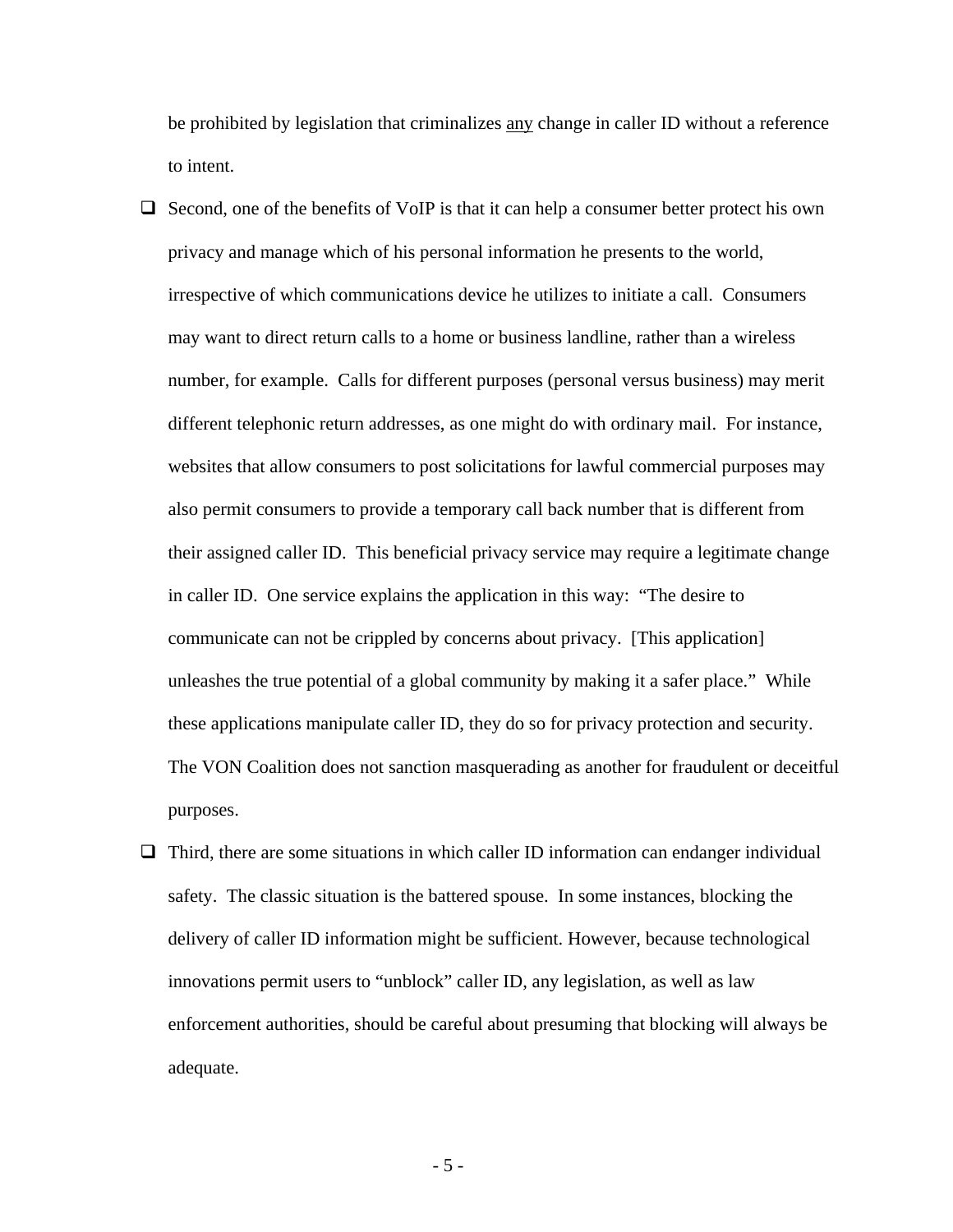- $\Box$  Fourth, certain new communication services do not organically generate or transmit a traditional caller ID, but in order to connect to the public telephone network, the service may need to insert something that looks like a traditional phone number. Many of these innovative services, which offer tremendous new ways to communicate, do not utilize the same numbering and labeling practices as yesterday's phone services and should not be deemed illegitimate simply because the technology permits the caller ID to be changed. Users without traditional telephone numbers, users with several numbers, users wanting to move numbers to their calling device and network of choice -- these users are all potentially affected by technology that decouples devices from the caller ID that effectively used to be the address of the phone, and such users do not intend to defraud or cause harm. HR 251 appropriately focuses on the right class of services.
- $\Box$  A final, exciting application that I will share with you today is the ability for consumers to make click to dial calls while viewing broadband-based content such as IP-TV. Utilizing such an application, a viewer can click a single button on his standard TV remote control and pull up a menu that offers a variety of products and services - ranging from news, games, fantasy sports scores, traffic, shopping, and entertainment, to billing applications. From there, the viewer can locate a business of interest in the area and can then click on a button that enables the viewer to speak to the local business through a VoIP connection. Although the call technically originates through the VoIP service provider, the viewer can input his own caller ID for call-back purposes. Such innovative and rich communications experiences should not be eliminated through overly broad legislation or regulation.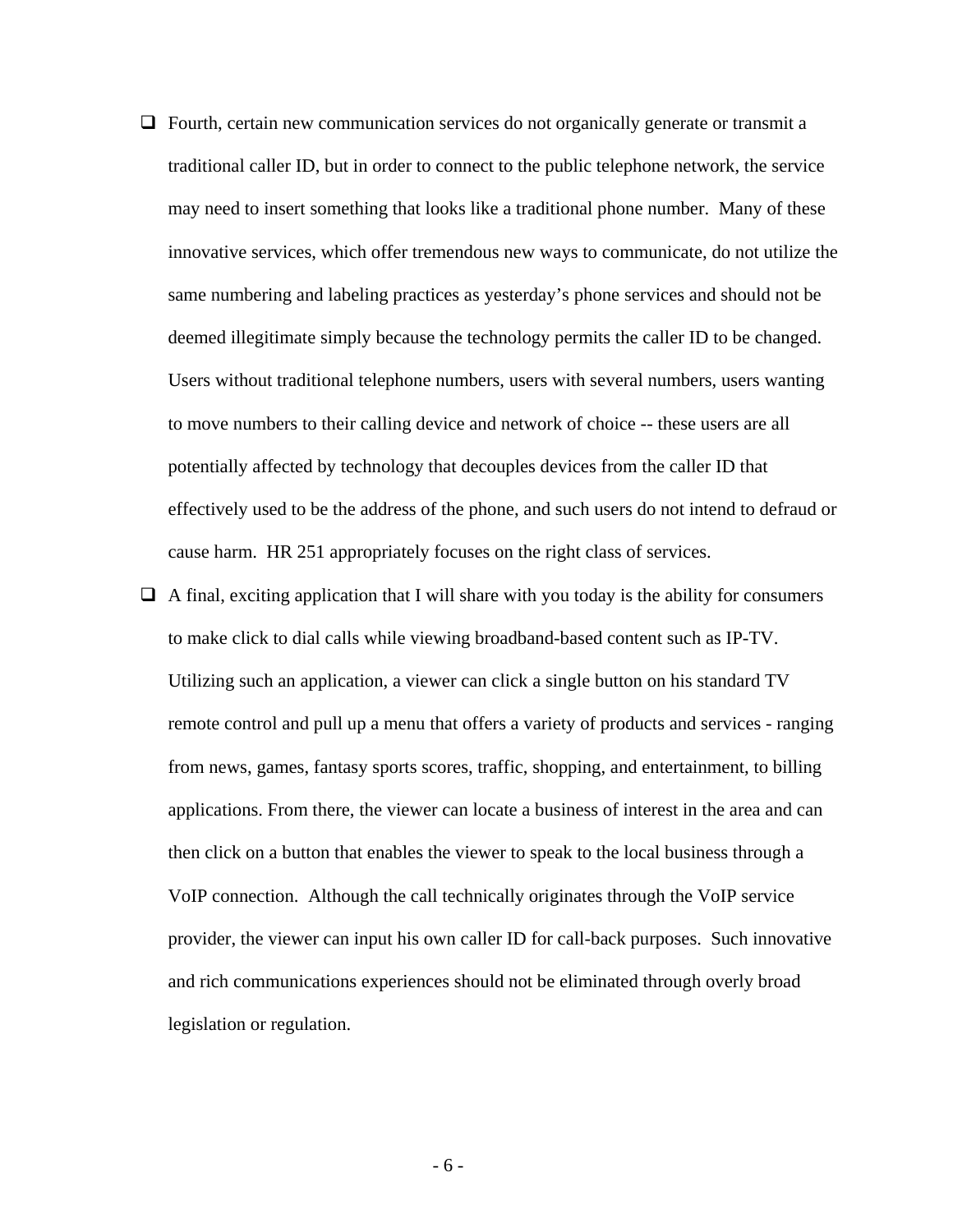I'd like to close with three additional thoughts. First, spoofing of caller ID is not new. Tools have been widely available for years to spoof caller ID on traditional networks. One method, sometimes referred to as Orangeboxing, offers the ability to spoof caller ID using a downloadable sound and a common tape recorder. Moreover, many large businesses operating a PBX system have, for quite some time, "spoofed" caller ID so that it appears as if all calls originating on the PBX come from the same central number.

Second, fighting fraudulent and deceptive changes in caller ID is only part of the solution. Companies handling sensitive customer information must also make sure they are handling that information with care. While caller ID can help a business retrieve a customer's account record, as long as caller ID can technically be spoofed (which will be the case even with new legislation) the business needs to handle disclosure of those records with the utmost care – making consumer privacy their top priority. One security expert explained the technology is not to blame for the fraudulent use. Society is. Society has grown far too reliant on caller ID as a form of identification. Both individuals and corporate America use caller ID to decide whom to trust. Unfortunately, too many individuals have suffered because of this misplaced trust. As Chairman Dingell and Ranking Member Barton recognized in introducing "The Prevention of Fraudulent Access to Phone Records Act" to prohibit pretexting of phone records and to enhance security requirements for customer proprietary network information, it is incumbent upon companies that are entrusted with personal information to do more to protect the privacy and security of their customers.

Third, misleading people through the misuse of caller ID, whether for a prank, a scam, or worse, is unacceptable. This Committee is right to focus on those who intend to mislead. At the same time, though, legislation should not impose liability on traditional carriers and VoIP

- 7 -